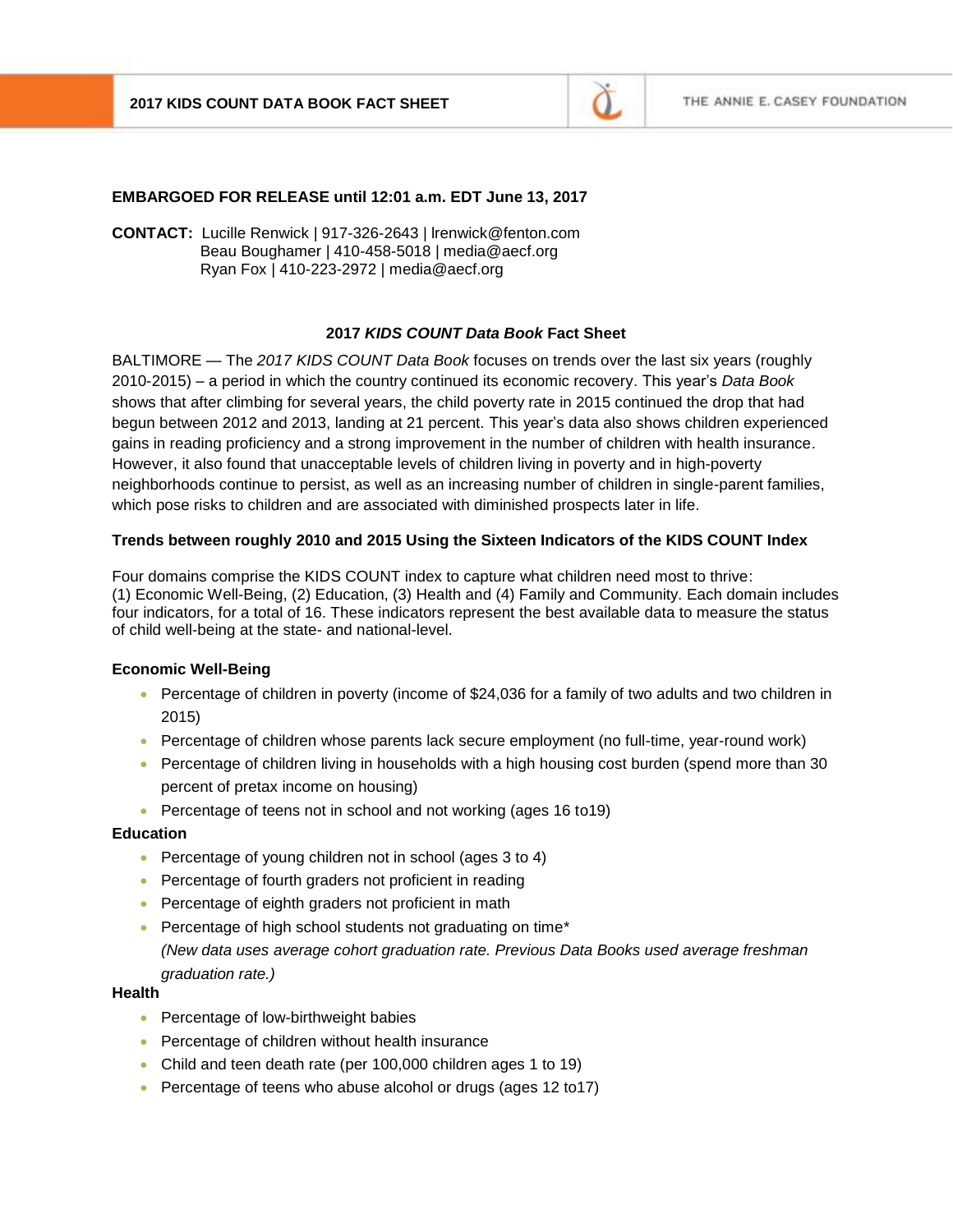## **Family and Community**

- Percentage of children living in single-parent families
- **Percentage of children in families where the household head lacks a high school diploma**
- Percentage of children living in high-poverty areas
- Teen birth rate (per 1,000 females ages 15 to 19)

# **National Trends Since 2010**

Comparing data over the last five years reveals positive and negative developments in child well-being nationally. Broadly speaking, children experienced gains in in the Economic Well-Being and Health domains, but setbacks in the Education and Family and Community domains.

# *Economic well-being:*

Although families have not fully recovered from the great recession, all four Economic Well-Being indicators improved. Fewer children are living in poverty, more parents are employed and fewer families are living with a housing cost burden. Nonetheless, in 2015, one in five children continued to live in poverty.

In 2015, the year of our most recent data, the national unemployment rate was 5.3 percent, but has since declined to 4.5 percent. Given these gains in employment – one of the key factors to improving the economic well-being of families – we expect to see ongoing progress in the Economic Well-Being domain data moving forward.

# *Education:*

Meanwhile, two of the four Education indicators — which cover preschool enrollment through high school graduation — showed some improvement. Notably, with 83 percent of high school students graduating on time in 2014-15, the U.S. high school graduation rate is at an all-time high. However, two Education indicators have worsened over the past five or so years; for example, a larger share of 8th graders scored below the proficient math level in 2015 than in 2009.

## *Health:*

Similarly, child health continued to improve, with gains in three indicators and no change in the fourth. The largest improvement was in the rate of children without health insurance. Fewer children lacked access to health insurance coverage in 2015 than before the recession. This drop in the number of uninsured children is largely attributed to expanded public health coverage.

## *Family and Community:*

Trends in the Family and Community domain were mixed. The teen birth rate continued its dramatic decline, reaching a new all-time low. And, a smaller percentage of children were living with parents who lack a high school diploma. However, the percentage of children living in single-parent families was higher in 2015 than in 2010.

Especially troubling is the number of children growing up in a high-poverty neighborhood. At the national level, 14 percent of children lived in areas where poverty rates were at or above 30 percent in 2011–15. This is an increase from 13 percent in 2008–12 and 9 percent in 2000.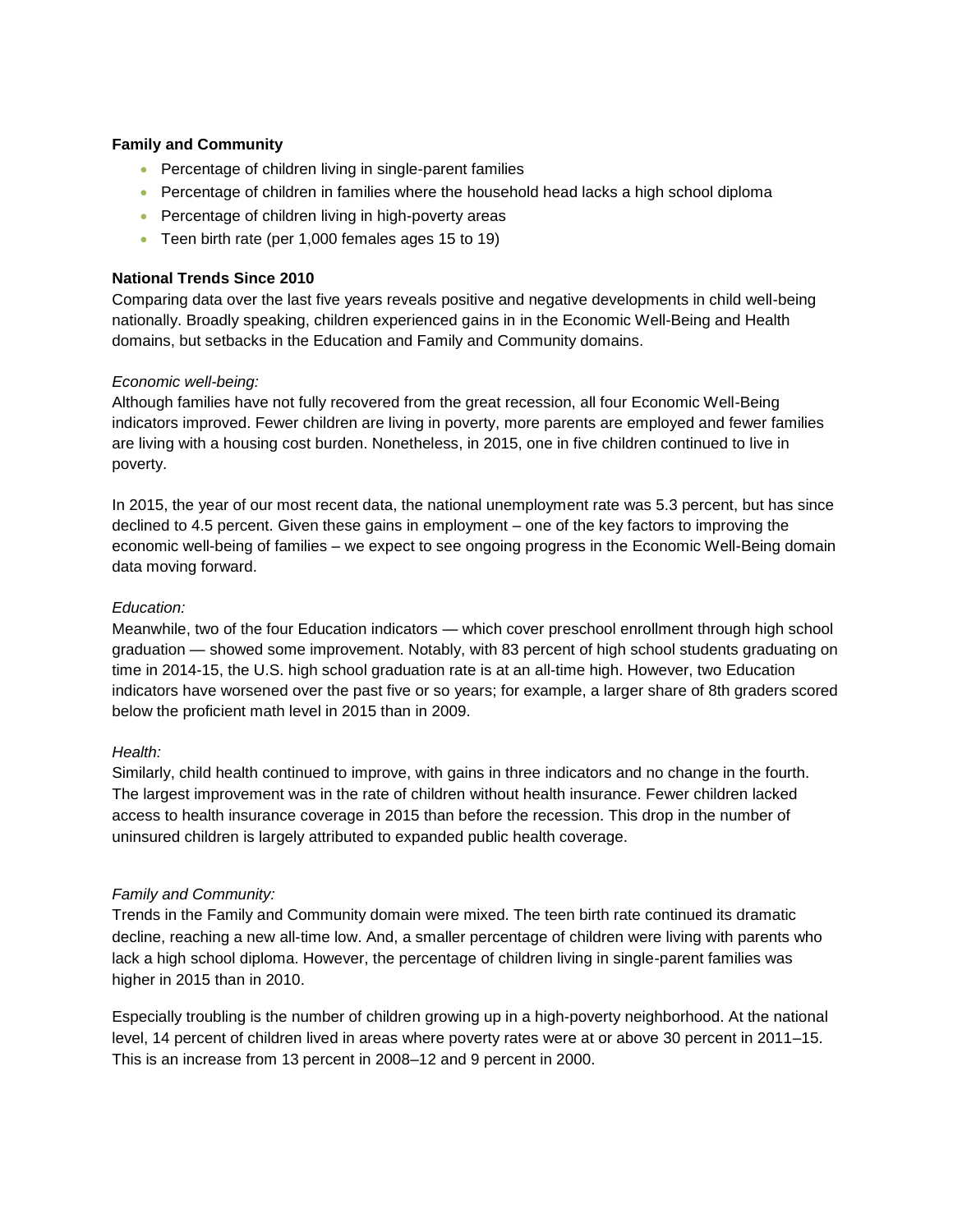## **Racial Gaps in Child Well Being**

Despite tremendous gains during recent decades for children of all races and income levels, inequities among children remain deep and stubbornly persistent.

On nearly all of the measures that the *Data Book* tracks, African-American, American Indian and Latino children continued to experience negative outcomes at rates that are higher than the national average. African-American children were significantly more likely as the average child to live in high poverty neighborhoods and to live in single-parent families. American Indian children were twice as likely to lack health insurance coverage, and Latino children were the least likely to live with a household head who has at least a high school diploma. On the bright side, African-American children were more likely, than the national average, to have health insurance coverage, attend school when young and to live in families where the household head had at least a high school diploma. American Indian families with children were less likely to experience a high housing cost burden than average U.S families with children. Both American Indian and Latino children were more likely to be born at a healthy birthweight and Latino children and teens also had a lower death rate than the national average.

## **State Rankings**

The *Data Book* composite index of overall child well-being combines data across the four domains: (1) Economic Well-Being, (2) Education, (3) Health and (4) Family and Community. The composite scores are translated into a single state ranking which is used to rank states on how children are faring. All indicators are equally weighted in the domain and overall rankings.

In this year's report, New Hampshire ranked first among states for overall child well-being, followed by Massachusetts and Vermont. Louisiana, New Mexico and Mississippi were the three lowest-ranked states.

**Top Five States Overall:** New Hampshire, Massachusetts, Vermont, Minnesota, Iowa **Bottom Five States Overall:** Arizona, Nevada, Louisiana, New Mexico, Mississippi

**Economic Well-Being:** Top five states: North Dakota, Minnesota, Iowa, New Hampshire\*, Utah\* Bottom five states: California, Arkansas\*, New Mexico, Louisiana, Mississippi

**Education:** Top five states: Massachusetts, New Jersey, New Hampshire, Connecticut, Vermont Bottom five states: Alaska, Louisiana, Mississippi, Nevada, New Mexico

**Health:** Top five states: Minnesota, Massachusetts, Connecticut, Vermont\*, Washington Bottom five states: Arkansas, Montana\*, Mississippi, Louisiana, Wyoming

**Family and Community:** Top five states: Vermont, New Hampshire, Utah, Minnesota, North Dakota\* Bottom five states: Arizona, Texas, Louisiana, New Mexico, Mississippi

\* not in top or bottom 5 last year

Mississippi has been ranked 50th in 20 of the 28 KIDS COUNT *Data Book* that have been published since 1990. The bottom five states are fairly consistent across domains with a few exceptions:

- California is ranked 5<sup>th</sup> from the bottom in Economic Well-Being. This is extremely troubling considering that nine million children, or one in eight children in the country, live in the state.
- Nevada ranked 49<sup>th</sup> in Education.